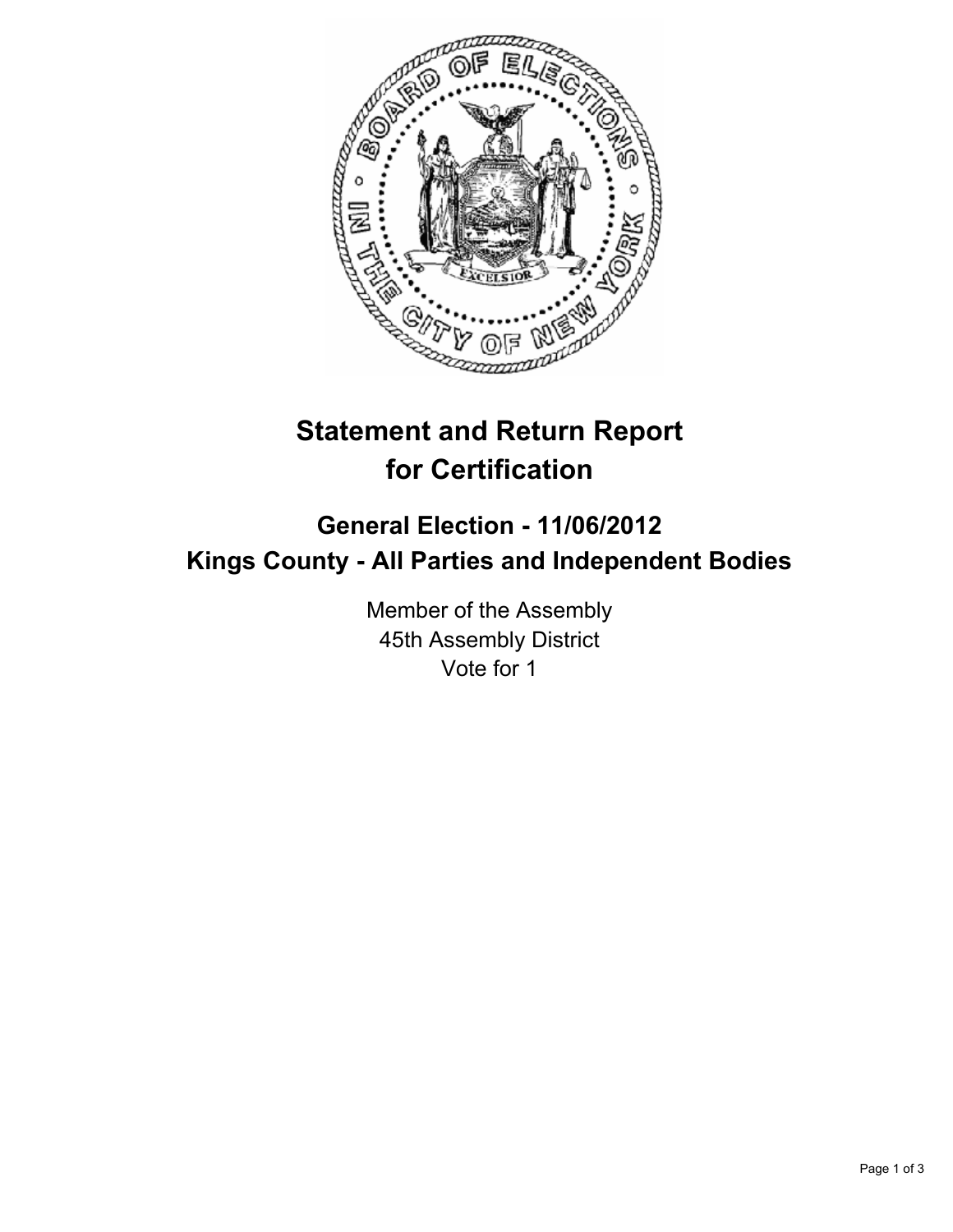

## **Assembly District 45**

| <b>PUBLIC COUNTER</b>                                    | 21,301 |
|----------------------------------------------------------|--------|
| <b>EMERGENCY</b>                                         | 5      |
| ABSENTEE/MILITARY                                        | 693    |
| <b>FEDERAL</b>                                           | 314    |
| <b>SPECIAL PRESIDENTIAL</b>                              | 1      |
| <b>AFFIDAVIT</b>                                         | 2,741  |
| <b>Total Ballots</b>                                     | 25,055 |
| Less - Inapplicable Federal/Special Presidential Ballots | (315)  |
| <b>Total Applicable Ballots</b>                          | 24,740 |
| STEVEN CYMBROWITZ (DEMOCRATIC)                           | 10,990 |
| RUSSELL C. GALLO (REPUBLICAN)                            | 5,008  |
| RUSSELL C. GALLO (CONSERVATIVE)                          | 509    |
| STEVEN CYMBROWITZ (WORKING FAMILIES)                     | 869    |
| BEN AKSELROD (INDEPENDENCE)                              | 4,151  |
| ALEC BROOK KRASAY (WRITE-IN)                             | 1      |
| ALLAN FEINBLUM (WRITE-IN)                                | 6      |
| <b>BILL COLTON (WRITE-IN)</b>                            | 1      |
| ELIEZER ZEYTAUNDA (WRITE-IN)                             | 1      |
| JIMMY GOIWEDRAL (WRITE-IN)                               | 1      |
| JOHN BURKE (WRITE-IN)                                    | 1      |
| JOSEPH HAYON (WRITE-IN)                                  | 4      |
| MARTIN GOLDEN (WRITE-IN)                                 | 3      |
| MIKAIL PERELMON (WRITE-IN)                               | 1      |
| RON PAUL (WRITE-IN)                                      | 1      |
| TAVIS SMILEY (WRITE-IN)                                  | 1      |
| UNATTRIBUTABLE WRITE-IN (WRITE-IN)                       | 11     |
| <b>Total Votes</b>                                       | 21,559 |
| Unrecorded                                               | 3,181  |